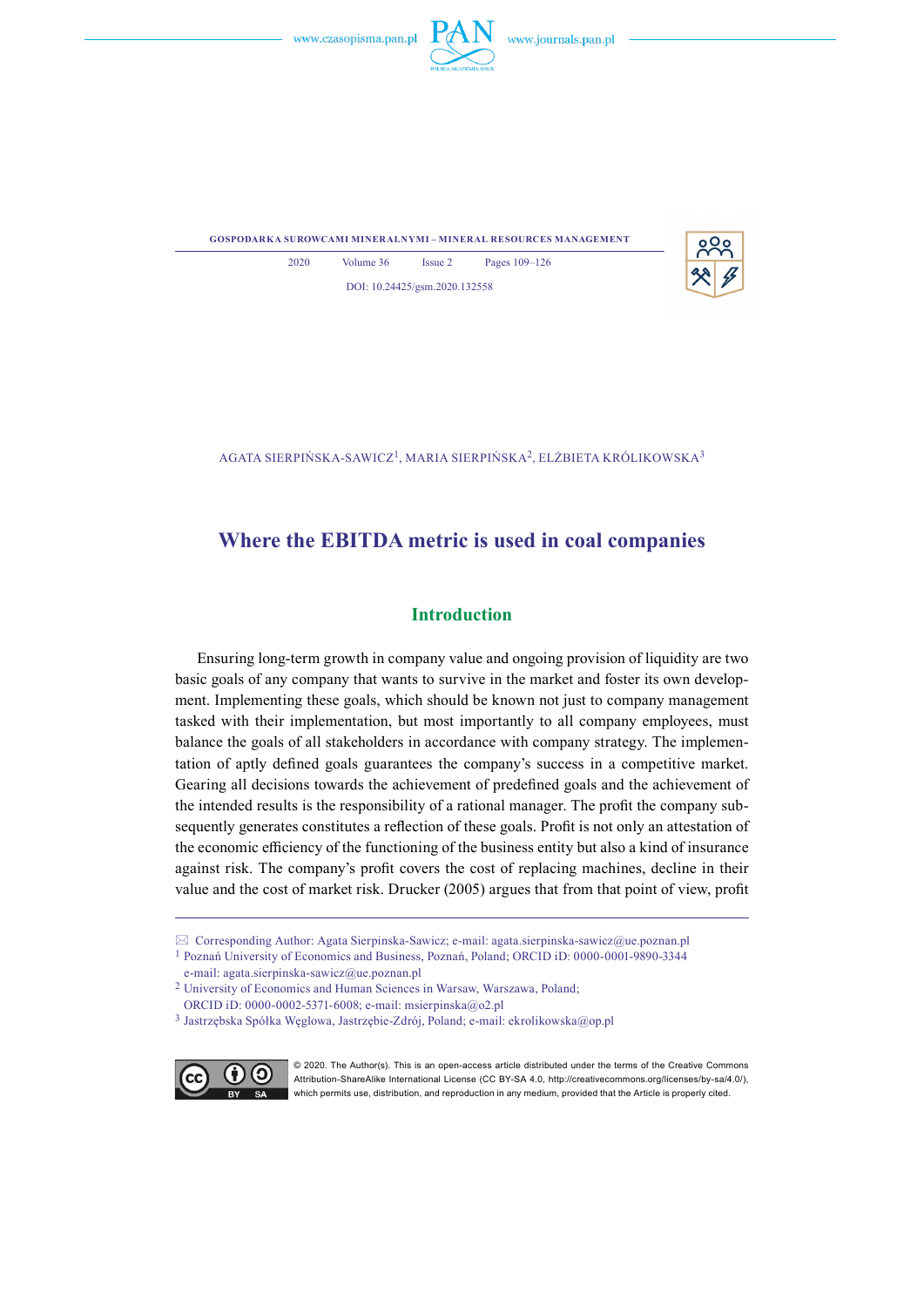

**110** Sierpińska-Sawicz et all 2020 / Gospodarka Surowcami Mineralnymi – Mineral Resources Management 36(2), 109–126

does not, in fact, exist. Instead, there is a "cost of being in business" and a "cost of staying in business". The role of profit is to cover the cost of staying in business. Managers must ensure a level of profit that will enable expansion, provide shareholders with an acceptable dividend, and increase shareholder value. Consequently, the ability to make long-term profits bears witness to financial stability and shows to what extent a company is achieving its goals.

The profit a company generates is disclosed in its financial statements. Their main purpose is to provide external stakeholders with information which can be used to make decisions. This information should be understandable, useful and comparable, with the comparability and reliability of this reflection of reality being recognized as the main features of financial statements (Kaczmarczyk 2016; Kozłowska 2018). Information which lacks these qualitative characteristics has only limited value (Garstecki 2014). Financial statements present the results of the sale of products and services, results of operating activities, net income before tax and net income after tax. In order to compare the results between companies, use is mostly made of EBIT (Earnings Before Interest, Taxes) or EBITDA (Earnings Before Interest, Taxes, Depreciation and Amortization).

The paper aims to present areas where EBITDA is used for the purpose of managing coal mining companies. Two research hypotheses were adopted for the purpose of the study:

- $\bullet$  H<sub>1</sub> instability of profit in coal companies is mainly occasioned by changes in coal prices caused by fluctuations in the economic situation.
- $\leftrightarrow$  H<sub>2</sub> Polish coal companies listed on the main floor of the Warsaw Stock Exchange are in a better financial condition than their listed counterparts from around the world.

The hypotheses are verified based on data from companies' financial statements.

### **1. Theoretical considerations of a company's use of EBITDA**

In the most summary form, operating profit reflects the level of effects obtained, while overlooking the strategy underlying the selection of financing sources. The level of operating profit depends mainly on the specificity of the industry, company's life cycle, the level of risk involved in its activity, etc. Thus, for instance, highly capital-intensive industries are disproportionately more encumbered with resource depletion costs. Hence, the quest for a profit category that will reflect the profit/loss related to operating activities to the full and allow the assessment of a company's management's ability to generate profit from the capital employed in pursuit of company activities.

Various profit categories based on operating profit can be used to measure the operating efficiency of enterprises. The most commonly used ones include:

- ◆ operating profit (EBIT),
- ◆ operating profit + depreciation and amortization (EBITDA),
- $\bullet$  operating profit + charge related to the depletion of resources charged to costs + + amortization and depreciation (EBIT(D)DA),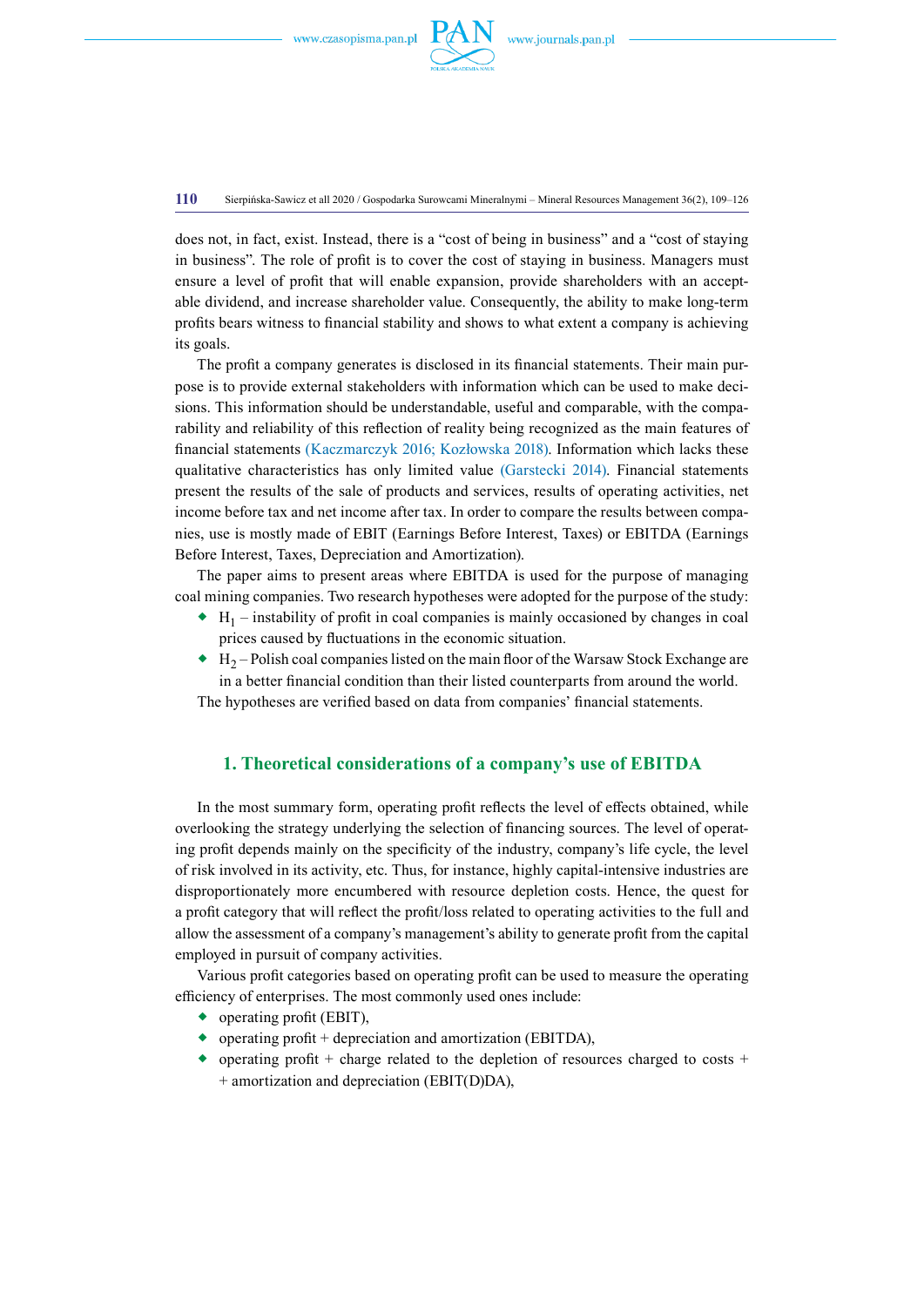

Sierpińska-Sawicz et all 2020 / Gospodarka Surowcami Mineralnymi – Mineral Resources Management 36(2), 109–126 **111**

- operating profit + depreciation and amortization + rent costs (EBITDAR),
- $\bullet$  operating profit + charge related to resource depletion + depreciation and amortization  $+$  rent costs and other fees related to the use of external assets (EBIT(D)DAR).

In practice, the levels of EBITDA, EBITDAR and similar economic categories are determined in a variety of ways. More often than not, operating profit disclosed in the income statement is adjusted for the effects of one-off, discontinued activities recorded as other operating income and expenses. These result from the sale of property, plant and equipment and intangible assets, results of asset valuations, donations given and received, penalties received and paid, damages, inculpable shortfalls of fixed and current assets and results of other similar operations. In some cases, operating profit is additionally reduced to account for adjustments for receivables and provisions for operational risk. Consequently, after adjustments are made, elements of profit/loss remain, which reveal the result of deliberate and intentional actions of the management board. Differences in the ways in which companies of a capital group calculate their EBITDA distort the comparability of this category within a capital group. Group companies can often have diversified operations, hence the ways to adjust operating profit/loss can differ. For example, in the coal mining industry, the level of provisions for mine closure fixed at 8% of depreciation recorded under other operating costs is not included in adjustments to the profit/loss, as it is calculated each year and does not constitute a one-off operation (Królikowska and Sierpińska-Sawicz 2016).

EBITDA calculated in order to determine the cost of debt financing reducing the income tax base is established differently. Under tax regulations, EBITDA is the difference between the sum of revenues from all sources (excluding interest income) and the sum of tax deductible costs minus depreciation write-offs and debt financing costs not included in the initial value of a fixed or intangible asset. The costs of debt financing will include interest, fees, commissions, bonuses, interest part of leasing installments, penalties and charges for the late payment of liabilities and costs of securing liabilities. Tax deductible costs also include commissions and other bank charges for the prepayment of loans. The essence of the new interest limit is explained in Art. 15c paragraph 1 of the Corporate Income Tax Act. According to this stipulation, taxpayers will be able to include financing costs of up to PLN 3 million or 30% of EBITDA in the taxable costs for a given year (CIT Act, art. 15c).

To determine EBITDA, adjusted operating profit is increased by the depreciation of tangible assets and the amortization of intangible assets. By adding depreciation/amortization to the operating profit/loss, the result approximates operating cash flow. A high level of EBITDA implies stable operating fundamentals, which is why it tends to be called a measure of a company's financial health. In very capital-intensive industries, with a high potential for depreciated assets, EBITDA is largely determined by the amount of depreciation, whose level can be so high that even a loss suffering company will achieve positive EBITDA. This is a scenario which manifested itself in companies during a crisis in the coal industry.

In addition to EBITDA, the EBITDAR measure is used in business practice. It reports the operating profit/loss plus depreciation of fixed assets and amortization of intangible assets and so-called rents for leasing, rents for assets as well as costs of using trademarks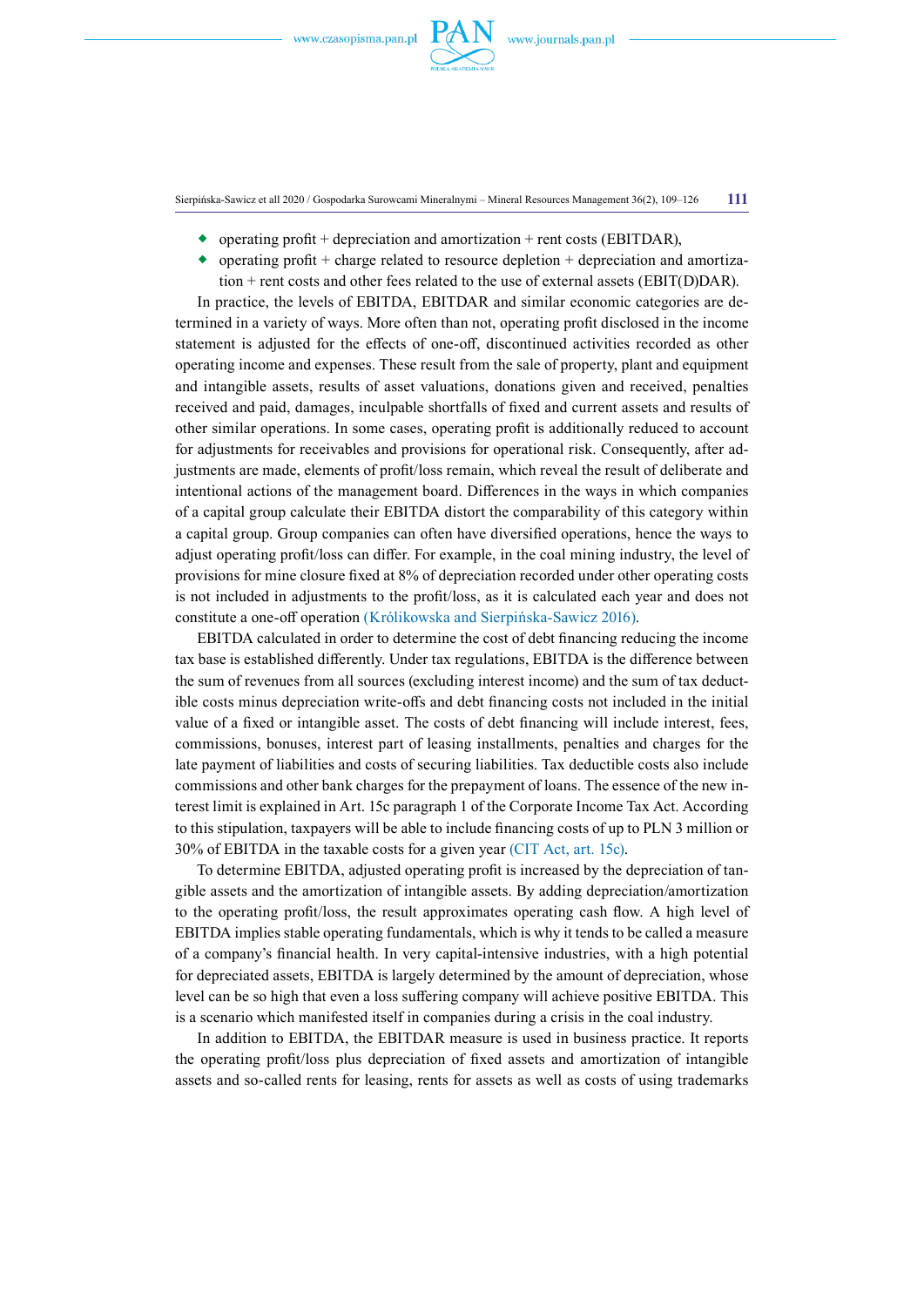

#### **112** Sierpińska-Sawicz et all 2020 / Gospodarka Surowcami Mineralnymi – Mineral Resources Management 36(2), 109–126

and other intangible assets. Most of these fixed payments can be made to companies in the same capital group. The EBITDA measure is used to:

- $\bullet$  create indicators used to assess the financial condition of companies and reward their boards,
- $\bullet$  valuate companies using the profit multiplier method,
- $\bullet$  to assess the possibilities and effects of company restructuring,
- to assess the attractiveness of target companies.

EBITDA-based ratios are used to compare efficiency across borders and within industries as well as between classes of activity of individual industry groups in a given country. In order to evaluate profitability, use is made of the EBITDA margin determining the ratio of EBITDA to Total Revenue. To assess the capacity for debt repayment, use is commonly made of the Net Debt to EBITDA ratio.

The values in this ratio are included in loan and bond agreements in the form of socalled covenants. Broadly speaking, covenants can be divided into financial and non-financial (descriptive). Achleitner et alia (2012) distinguished two groups of financial covenants: maintenance covenants and incurrence covenants. The former group is one that should be used all the time, regardless of the actions undertaken by companies. The second does prohibits specific actions from being carried out if these were to lead to exceeding the indicated threshold indicator values (e.g. debt issuance is possible unless, as a result of the same, the debt service indicator falls below the required level) (Brycz et al. 2015). The vast majority of entries in loan agreements focuses on financial covenants presented in the form of indicators simply because they are easier to control than descriptive covenants.

Financial indicator covenants relate mainly to the level of companies' indebtedness and their ability to timely service their debt (Szczepankowski and Sierpińska-Sawicz 2019).

- 1. The level of companies' indebtedness is typically measured by means of:
	- Assets/equity ratio,
	- Liabilities/equity ratio,
	- ◆ Debt/equity ratio.
- 2. Companies' ability to service their debt is measured in terms of:
	- ◆ Net debt/EBITDA ratio,
	- ◆ Net debt/EBIT ratio
	- ◆ Debt/EBITDA ratio,
	- ◆ EBITDA/interest,
	- ◆ EBIT/interest.
	- ◆ EBITDAR/interest.

Loan and bond agreements stipulate the maximum permitted level of corporate debt by invoking various ratios. They mostly invoke the total-assets-to-equity ratio listed above. The total debt-to-equity ratio or the financial debt/equity ratio are also used. Financial liabilities are assumed to include any liabilities that generate financial costs, i.e. loans and borrowings, debt securities issues, financial leasing and other cost-generating liabilities. All of these ratios indirectly express the structure of broad capital engaged in financing a company's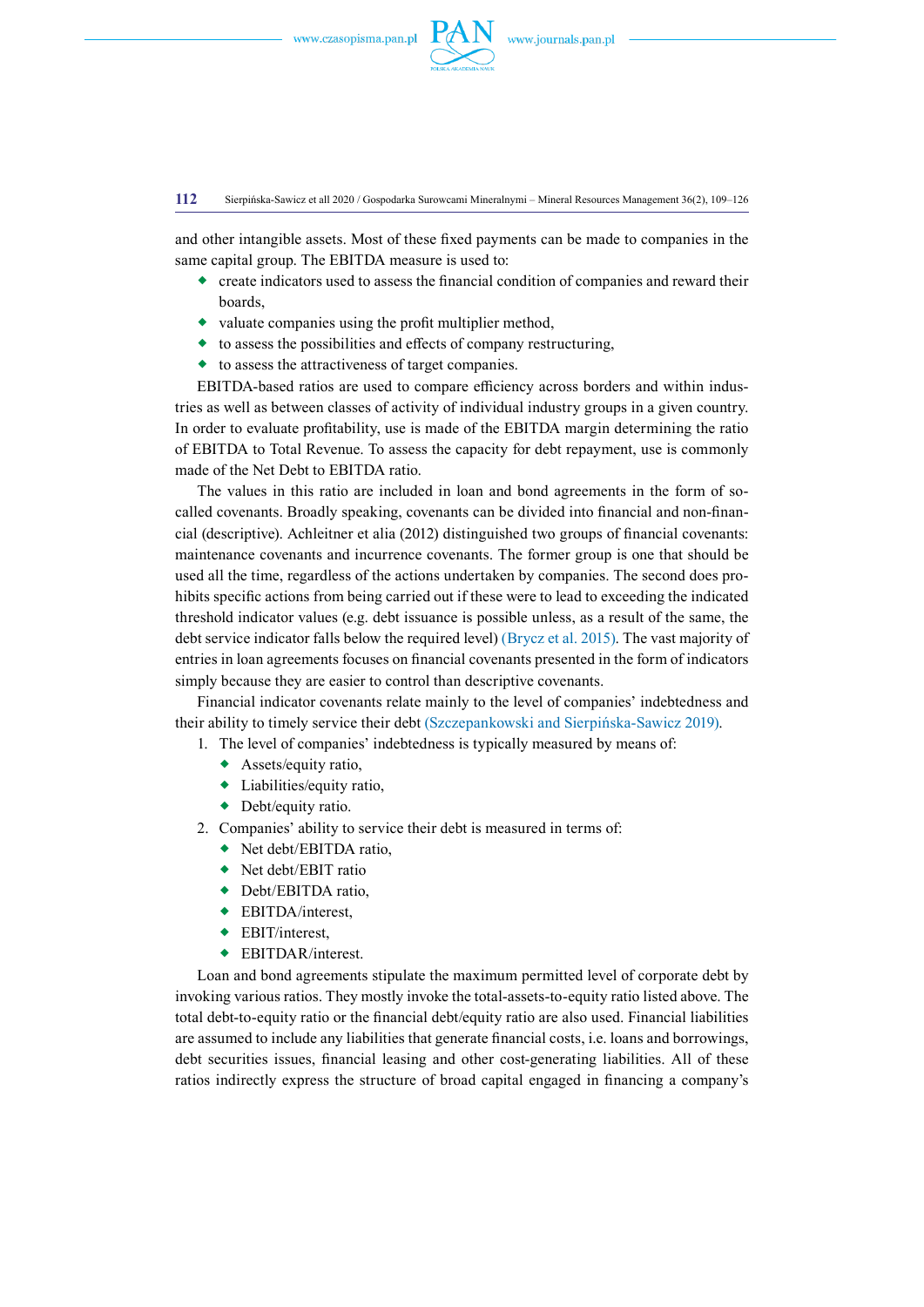

Sierpińska-Sawicz et all 2020 / Gospodarka Surowcami Mineralnymi – Mineral Resources Management 36(2), 109–126 **113**

assets. To assess the level of indebtedness of the analyzed companies, the paper relies on the assets/equity ratio, which captures this structure in the clearest way.

In reality, to assess companies' ability to repay their debt, the net debt/EBITDA ratio tends to be used the most. The level of net debt is determined as the difference between cost-generating debt (short- and long-term loans and borrowings as well as bond issues and finance leasing) and short-term investments. This is a category which includes cash and other instruments from which the company will recoup cash before the balance sheet date. Most often, only cash is deducted from the debt and other short-term investments, including loans to subsidiaries of the capital group, are omitted.

The debt/EBITDA ratio shows over what time frame the company will be able to repay its debt from the EBITDA generated in a given financial year. The writing of this ratio, which is specified in terms of points is of utmost importance for a company. For example, if a limit is fixed at 4.0, and a company exceeds it at, e.g. 4.12, this may result in contractual penalties for failure to comply with a covenant. Companies would benefit more if they had this level recorded as a range of, e.g. 3.9–4.1, as this would curtail the risk of them failing to meet the cut-off level and thereby eliminate additional costs of bond issue (Szczepankowski and Sierpińska-Sawicz 2019).

In financial institutions, which virtually do not depreciate tangible assets, in order to calculate the above ratio use is made of EBIT, i.e. adjusted operating income. The adjustments are made in very much the same way as when determining EBITDA. Financial metrics based on operating profit/loss at the EBIT level reflect the company's operational efficiency without distorting the assessment resulting from financial operations. A large number of businesses currently operate within capital groups, with subsidiaries pursuing diversified activities. Some of them may even conduct financial activities. Consequently some of them do not report large depreciation. Hence, the degree of diversification of coal companies' activities will have an impact on the results measured on the basis of EBITDA.

Research to date shows that the ratio of net debt to EBITDA in the hard coal mining industry stood at 2–4, indicating that the coal industry was able to pay back its liabilities minus cash within 2 to 4 years (Sierpińska-Sawicz and Bąk 2016). In order to assess a company's ability to repay its debt arising from loans, bond issues and repayment of rent debt use should be made on the forecasted EBITDA. Indeed, leveraged investments will generate additional profit. Depreciation charged on newly created fixed assets will also be higher. In order to assess a company's ability to repay debts over a twelve-month period, use can be made of the ratio of EBITDA to the annual sum of interest and principal instalments. Continued debt servicing means that financial liquidity in the long run is maintained.

EBITDA-based ratios can be used to create bonus systems for management boards of state-owned companies (Act 2016). Research shows that adopting a company's EBITDA to assess management effectiveness and reward managements is a questionable approach, to say the least. A company may be excessively indebted and generate high costs of debt financing or even face liquidity problems and pay penalty interest for late payments. The effects of selecting sources of finance and maintaining liquidity are recorded in the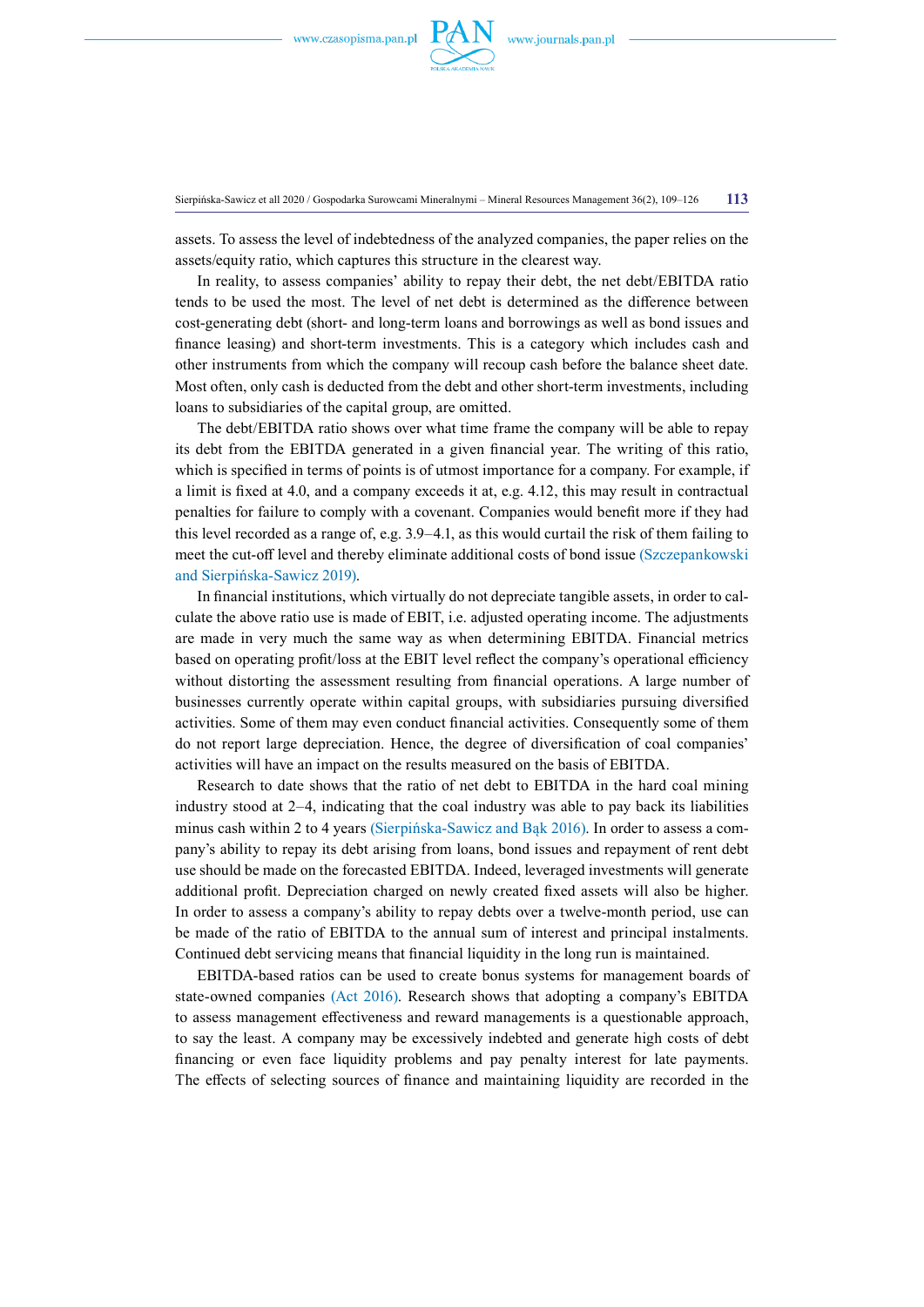

**114** Sierpińska-Sawicz et all 2020 / Gospodarka Surowcami Mineralnymi – Mineral Resources Management 36(2), 109–126

income statement as finance costs. Revenues from the application of financial surpluses are recognized in financial revenues. However, this is not reflected in the level of EBITDA, possibly winning the management board a bonus. For the purpose of assessment, it would be better to use the net income, since it reflects the effects of all management board decisions not only at the operational level, but also at the financial level (Sierpińska-Sawicz and Sierpińska 2019).

EBITDA can be used for due diligence of the takeover or merger targets and the cost-effectiveness of their restructuring processes. It shows the amount of surplus realized from the company's operating activities. Meanwhile, the company may be experiencing problems maintaining financial liquidity and be indebted or even face bankruptcy. Hence, EBITDA is insufficient to evaluate these processes. As a metric, it has many flaws and does not provide information on the scale of generated operating cash flow. EBITDA overlooks changes in net working capital demand. During increased sales or in the face of stiffer competition and the need to extend invoice payment dates, the demand for net working capital needed to finance expanded inventory and receivables increases. This may lead to a decline in liquidity, but EBITDA will not capture this outcome. High EBITDA may discourage willing entities from acquiring a given company. It fails to inform about the need to incur capital expenditure necessary to sustain the company in a competitive market or to ensure its financial liquidity. In an EBITDA based assessment, the development potential of specific companies is therefore overlooked. Hence, this metric should be used with extreme caution. In assessing the profitability of acquisitions by means of EBITDA, numerous mistakes were made and the acquisitions did not bring the expected synergies (Stumpp et al. 2000).

In practice, EBITDA is used to valuate companies by means of the comparative method. By multiplying EBITDA by the appropriate multiplier characteristic for a given company, its size and industry specifics, the value of the company's operating effects is obtained. Other non-operating assets should be valuated separately. The value of the entire company is the sum total of the values of operating assets and other assets (Damodaran 2002; Fernandez 2002; Rutkowski 2006). Popular types of enterprise value multiples (EV Enterprise Value), i.e. sums of equity and debt based on operating profit, include:

- EV/EBIT,
- EV/EBITA,
- EV/EBITDA.

In the EBITA (operating profit + amortization) measure, the amount of decrease in value i.e. the depreciation of tangible assets is omitted. However, EBITDA continues to be the most widely used metric in company valuations. It is used by investors in the capital market and in private companies, by owners and management alike as a criterion for the economy and size of the generated surplus. The value of the EBITDA multiple is determined as the adjusted average value of a group of comparable companies. EBITDA multiple should be calculated based on forecasted values because these values are related more to future achievable operational benefits rather than to past results. In order to choose a group of comparable companies, a number of criteria can be used. The most popular are: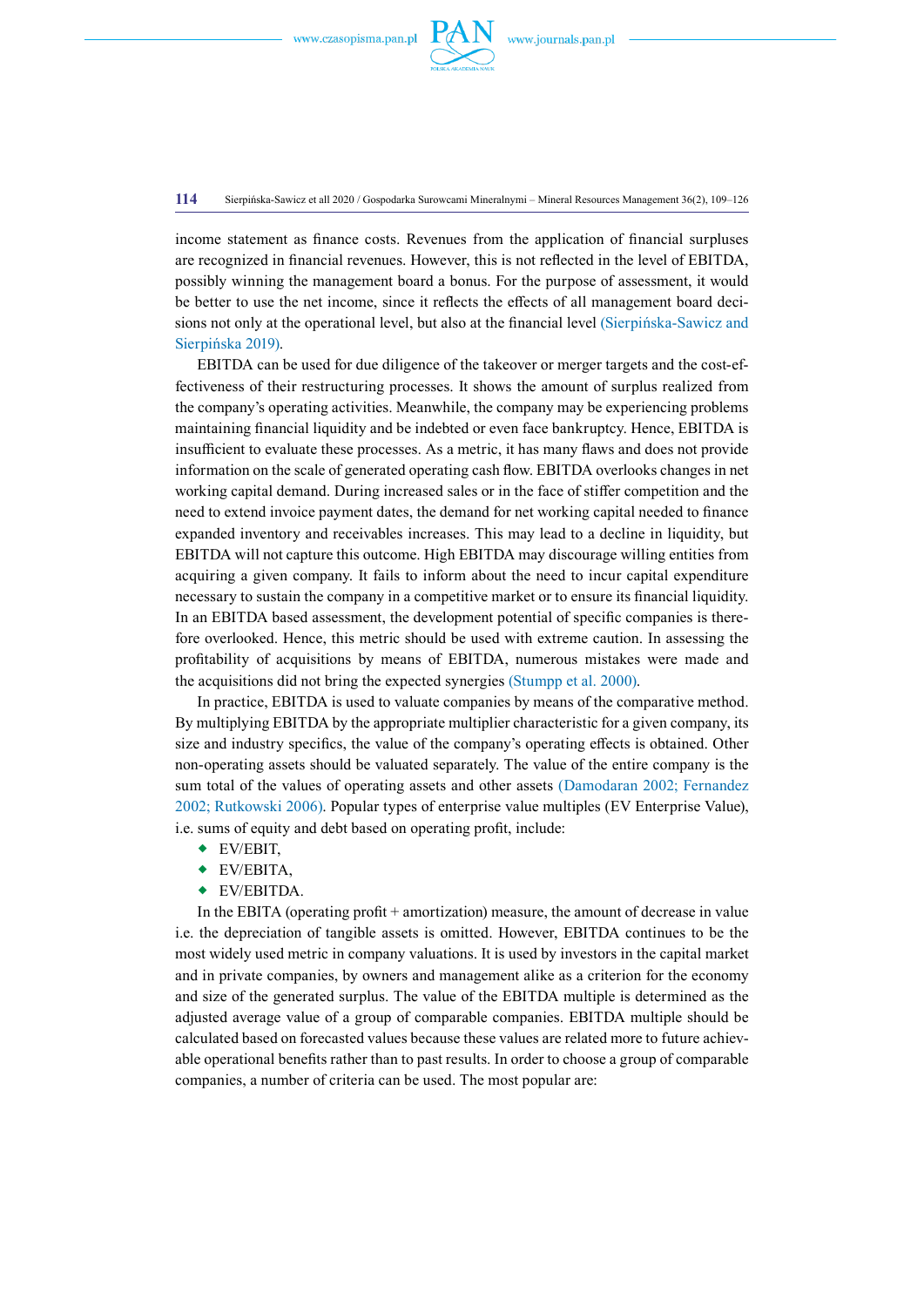

Sierpińska-Sawicz et all 2020 / Gospodarka Surowcami Mineralnymi – Mineral Resources Management 36(2), 109–126 **115**

- **Industry** companies offering similar products. Coal industry companies are a grouping comprising not only coal mining companies but also companies with diversified activities. For example, the American company Peabody extracts, sells and distributes coal, as well as has an energy and metallurgy leg. Jastrzębska Spółka Węglowa (JSW), in turn, mines mainly coking coal, which has a much higher price than steam coal. In order to determine the EBITDA multiple, it is therefore necessary to choose companies pursuing similar activities.
- **Like technological processes**. To calculate the EBITDA multiple, opencast and deep-pit mines must be separated.
- **Size of the company**. Companies operating in the coal industry may differ significantly in terms of size, which affects their cost structure, profitability level and resilience to change in their environment. Significant differences exist between Polska Grupa Górnicza (PGG – Polish Mining Group), JSW and Lubelski Węgiel Bogdanka in the Polish coal mining sector. PGG operates a dozen or so mines, JSW has several and LW Bogdanka is a single mine coupled with a power plant and is therefore not as heavily exposed to the environment in which it operates as the other Polish coal mining capital groups.
- **Level of indebtedness**. A lower level of indebtedness may be indicative of a potential for future development inherent in the company and an increase in its shareholder value. On the other hand, the higher the debt, the bigger the risk inherent in business operations.

# **2. Sources of information and research methodology**

This assessment of coal companies is based on data from their 2014–2018 financial statements retrieved from the internet. The base contains comparable financial statements of companies listed on global stock exchanges. The comparability and uniform method of building economic ratios makes it easier to make inferences and rank companies on the basis of a given ratio. Two sub-periods can be distinguished in the study period: 2014–2016, which saw a decline in coal prices and 2017–2018, when coal prices spiked. To show how EBITDA is used in various areas of corporate decision-making, several ratios were applied.

Companies' profitability was assessed on the basis of the ratio of EBITDA to revenues and the ratio of net profit to revenues. Their comparison allows to determine to what extent the differences between these two indicators are caused by the level of depreciation/ /amortization charges and tax on profit. In addition, the ratio of depreciation/amortization to revenues was determined. It shows what percentage of the revenue from the sale of products and services is allocated to simple replenishment of assets. On the other hand, the level of after-tax profit and dividend payments is indicative of investment possibilities in coal companies. Earnings retained by the company afford it the opportunity to use externals sources of investment finance.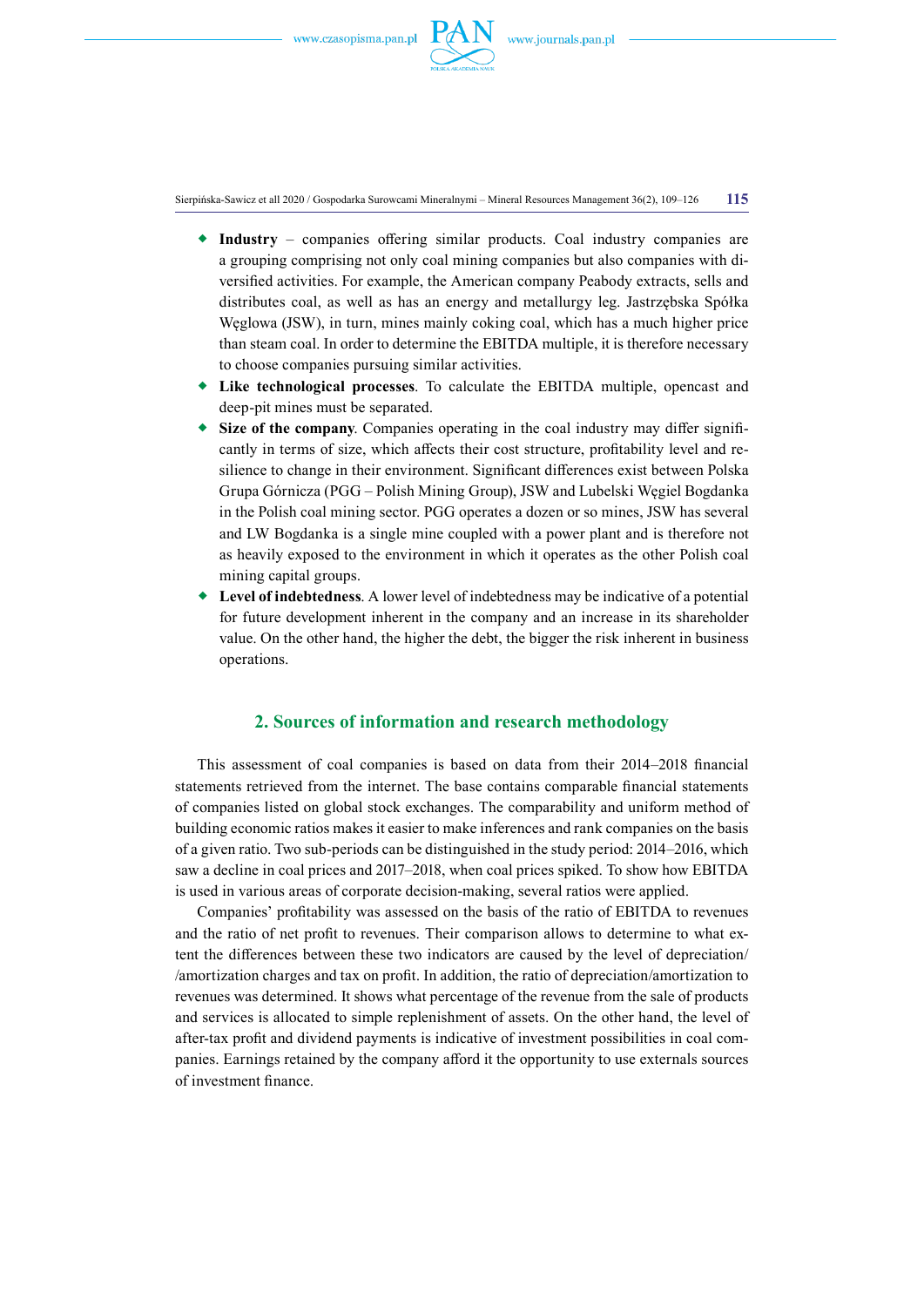

**116** Sierpińska-Sawicz et all 2020 / Gospodarka Surowcami Mineralnymi – Mineral Resources Management 36(2), 109–126

The assets/equity ratio and net debt/EBITDA ratio were used to assess the level of indebtedness and a company's ability to repay its debt. These metrics are widely used around the world to evaluate a company's ability to pay back its debts. The acceptable level of these ratios is laid down in loan and bond agreements.

The above ratios are presented throughout the paper in tables, whose content is explicated in the empirical part. Negative values in the tables are bracketed.

# **3. Assessment of coal companies efficiency by means of the EBITDA metric**

The financial standing of coal companies is well reflected by the internationally comparable ratios of EBITDA to sales revenue and net income to revenues from sales of products and services. Income tax rates vary from country to country. Income tax may absorb a part of generated profit, hence the net profit margin shows the company's bottom line and whether shareholders can count on a dividend as well asthe company's development opportunities. The EBITDA margin varies considerably from company to company (Table 1). At Belon in 2018 it

Table 1. EBITDA margin of coal companies in 2014–2018 (%)

| Company                              | 2014   | 2015   | 2016    | 2017   | 2018  |
|--------------------------------------|--------|--------|---------|--------|-------|
| Arch Coal Inc.                       | 9.9    | 10.0   | 7.5     | 14.7   | 16.6  |
| Baotaotailong New Materials Co. Ltd. | 18.4   | 13.2   | 21.3    | 17.3   | 22.7  |
| Bayan Resources Tbk PT               | 5.5    | 15.2   | 29.6    | 45.4   | 43.8  |
| Belon OAO                            | 3.2    | 25.5   | 4.6     | 44.5   | 299.7 |
| China Coal Energy Co. Ltd.           | 12.0   | 13.4   | 20.1    | 20.2   | 18.7  |
| Corsa Coal Corp.                     | 2.9    | 14.3   | (7.8)   | 18.0   | 12.6  |
| Jastrzębska Spółka Węglowa SA        | 6.2    | 10.7   | 21.0    | 61.1   | 48.0  |
| Lubelski Węgiel Bogdanka SA          | 36.8   | 3.3    | 34.0    | 67.7   | 24.8  |
| Mechel PAO                           | 11.0   | 17.2   | 25.6    | 27.0   | 23.4  |
| Mongolian Mining Corp.               | (14.6) | (66.6) | (1.3)   | 36.7   | 36.8  |
| Peabody Energy Corp.                 | 11.7   | 12.4   | 8.7     | 25.0   | 23.3  |
| Ramaco Resources Inc.                | N/A    | N/A    | (139.5) | (20.9) | 16.0  |
| Raspadskaya PAO                      | 11.3   | 46.3   | 40.4    | 52.3   | 54.4  |
| Warrior Met Coal Inc.                | -      | (28.3) | (2.1)   | 43.8   | 44.6  |
| Whitehaven Coal Ltd.                 | 56.0   | 47.8   | 62.3    | 63.6   | 59.1  |

Tabela 1. Marża EBITDA spółek węglowych w latach 2014–2018 (%)

Source: calculations based on companies' financial statements.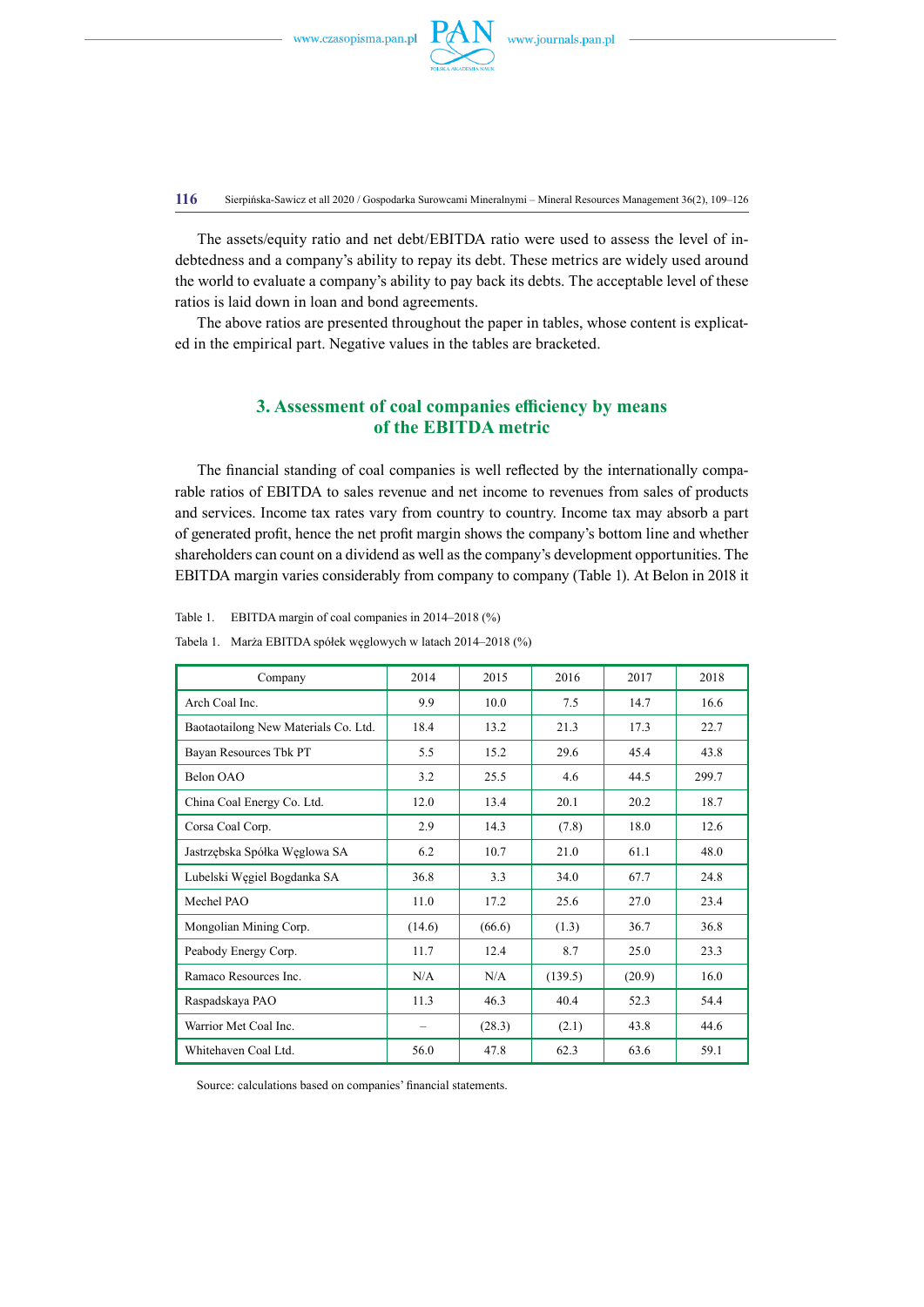

Sierpińska-Sawicz et all 2020 / Gospodarka Surowcami Mineralnymi – Mineral Resources Management 36(2), 109–126 **117**

sky-rocketed to 300%, which means that its EBITDA was three times higher than the overall revenue. In Mongolian Mining, losses on the back of a fall in coal prices were higher than the level of EBITDA in 2014–2016. In Polish companies, the EBITDA margin dropped in the first two years of the study period, but was not negative in any of the years under review.

The EBITDA margin suffered mainly from a fall in revenues on the back of declining coal prices. Coal prices are primarily affected by the type of coal mined. Steam coal is priced lower than coking coal and its price is more dependent on the economic situation and demand for energy. On the other hand, the price of coking coal is correlated with the economic situation in the iron and steelmaking industry which relies on coke for steel production. Neither should organizational solutions in the coal industry be overlooked. A coal mine organizationally twinned with a coal-fired power plant enjoys more stable revenues due to its long-term contracts than a mine selling its coal on the free international market. Stiff competition from open-cast mines means that deep-pit mines, where mining costs are much higher than in open-cast mines, have a worse competitive position. As the depth of mining operations increases, mining costs rise.

Table 2 presents companies' net margin. The data in the table shows that in 2014–2016 coal companies reported losses. In 2015, only Baotailong New Materials and Whitehaven

| Company                              | 2014   | 2015    | 2016    | 2017   | 2018     |
|--------------------------------------|--------|---------|---------|--------|----------|
| Arch Coal Inc.                       | (19.0) | (113.2) | 64.6    | 24.6   | 12.7     |
| Baotaotailong New Materials Co. Ltd. | 3.5    | 5.9     | 5.0     | 5.3    | 9.3      |
| Bayan Resources Tbk PT               | (22.8) | (17.6)  | 3.2     | 31.7   | 31.3     |
| Belon OAO                            | (23.2) | (7.8)   | (19.9)  | 371.6  | 26 919.0 |
| China Coal Energy Co. Ltd.           | 1.7    | (3.5)   | 4.8     | 5.1    | 6.0      |
| Corsa Coal Corp.                     | (30.7) | (118.3) | (35.2)  | 49.9   | 2.2      |
| Jastrzębska Spółka Węglowa SA        | (9.6)  | (47.4)  | 0.1     | 28.6   | 17.9     |
| Lubelski Węgiel Bogdanka SA          | 13.6   | (14.8)  | 10.2    | 37.5   | 3.1      |
| Mechel PAO                           | (50.1) | (45.6)  | 3.4     | 4.2    | 4.3      |
| Mongolian Mining Corp.               | (86.1) | (188.7) | (128.3) | 65.1   | 14.0     |
| Peabody Energy Corp.                 | (10.2) | (31.8)  | (14.1)  | 17.8   | 11.7     |
| Ramaco Resources Inc.                | N/A    | N/A     | (144.1) | (25.3) | 11.0     |
| Raspadskaya PAO                      | (69.0) | (30.1)  | 36.9    | 36.8   | 41.3     |
| Warrior Met Coal Inc.                | -      | (57.0)  | (30.2)  | 35.6   | 50.4     |
| Whitehaven Coal Ltd.                 | (44.9) | 1.8     | 22.9    | 23.2   | 21.2     |

Tabela 2. Marża netto spółek węglowych w latach 2014–2018 (%)

Table 2. Net margin of coal companies 2014–2018 (%)

Source: calculations based on companies' financial statements.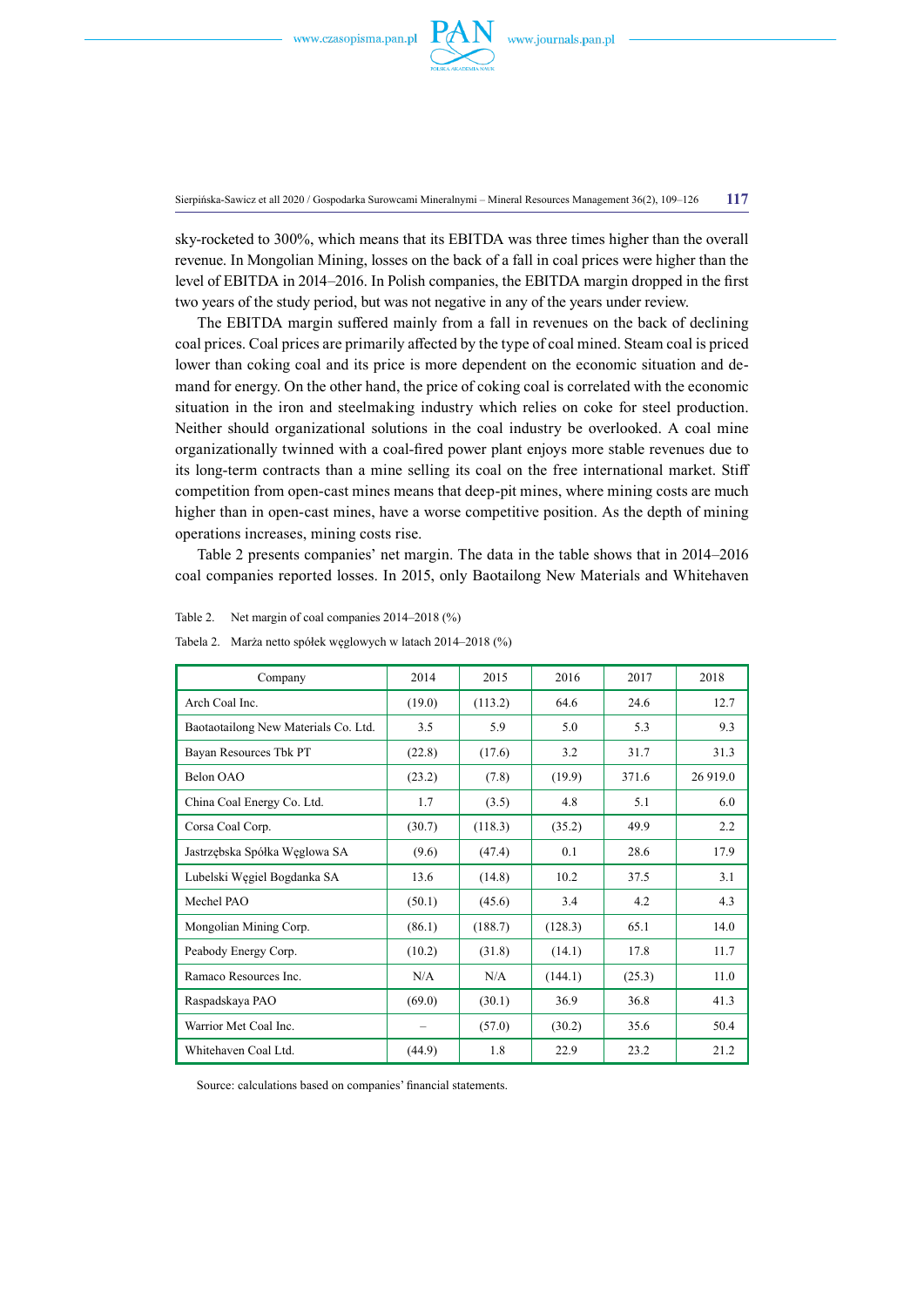

**118** Sierpińska-Sawicz et all 2020 / Gospodarka Surowcami Mineralnymi – Mineral Resources Management 36(2), 109–126

Coal reported a positive net margin. JSA's net deficit exceeded 47%, while in LW Bogdanka the same totalled 14.8%. Mongolian Mining Corp generated losses almost two times higher than revenues from sales of coal. The following year, losses amounted to 128% of revenues. Losses in the coal industry in 2014–2016 came on the back of a fall in both energy and coking coal prices. The latter are fixed by means of a benchmark formula based on coal quality parameters, in particular the CRI and CRS indicators. In the case of steam coal, the price level is affected by the level of content of chlorine, mercury and phosphorus, which negatively affect further coal processing.

Rapid price rises in the last quarter of 2016 allowed companies to reduce their losses, hence more than half of the companies analyzed generated a net profit. At Arch Coal Inc., the return on sales reached almost 65% in this year alone, only to in subsequent years. Coal prices jumped in 2017 and remained relatively stable in 2018. In 2018, on a country by country basis, an exceptionally high return on sales relative to the median in the coal industry was reported by Warrior (50.4%), Raspadskaya (41.3%) and Bayan Resources (31.3%). In other companies, it ranged between 2–20%, while in 2017 the spread was 4–65%.

Coal prices in Poland come under considerable pressure of the global economic situation and EU's energy policy. Apart from coal prices, financial results are enormously influenced by the costs of coal mining. In the cost structure of coal mines, fixed costs weigh almost 90%, and the chance of them being reduced is limited. Payroll accounts for the largest share of mining costs at approximately 50% of the total mining costs. Hence, rationalization of the use of the human factor, improvement of the organization of mining processes leading to an increase in work efficiency and change in the pay system, reduction of basic pay supplements to several components and a stronger link between wages and work efficiency should be the basic factors underlying cost cuts. Any measures undertaken in a bid to reduce the costs of coal production come after a time lag.

Deteriorating extraction and geological conditions, especially increasing depth of coal mines and the scale of natural hazards make a significant contribution to the rising costs of the coal industry in Poland. In addition, the possibility of reducing mining costs should stem from better use of mines' production assets and extending the life of machinery and equipment. It should be noted that large fluctuations in coal prices are cyclical. Coal companies should therefore have reserves to cover losses and maintain financial liquidity in periods of falling coal prices. In the long run, the economic results of coal companies in Poland will be dominated primarily by the possibility of keeping costs down. Companies must restructure, taking the country's energy strategy seeking to explore changes in the structure of fuel consumption, reduce coal consumption and boost production of renewable energy into account. The possibility of close integration of the coal industry with the energy sector should also be considered, as this will ensure the coherence of restructuring processes in the coal extraction industry with the directions of changes in the energy sector (Report 2018).

In order for a company to grow steadily and generate a profit for its owners over a long period of time, capital expenditure is needed. The replacement, modernization or creation of new assets is to guarantee the planned inflow of revenue and profit. It is assumed that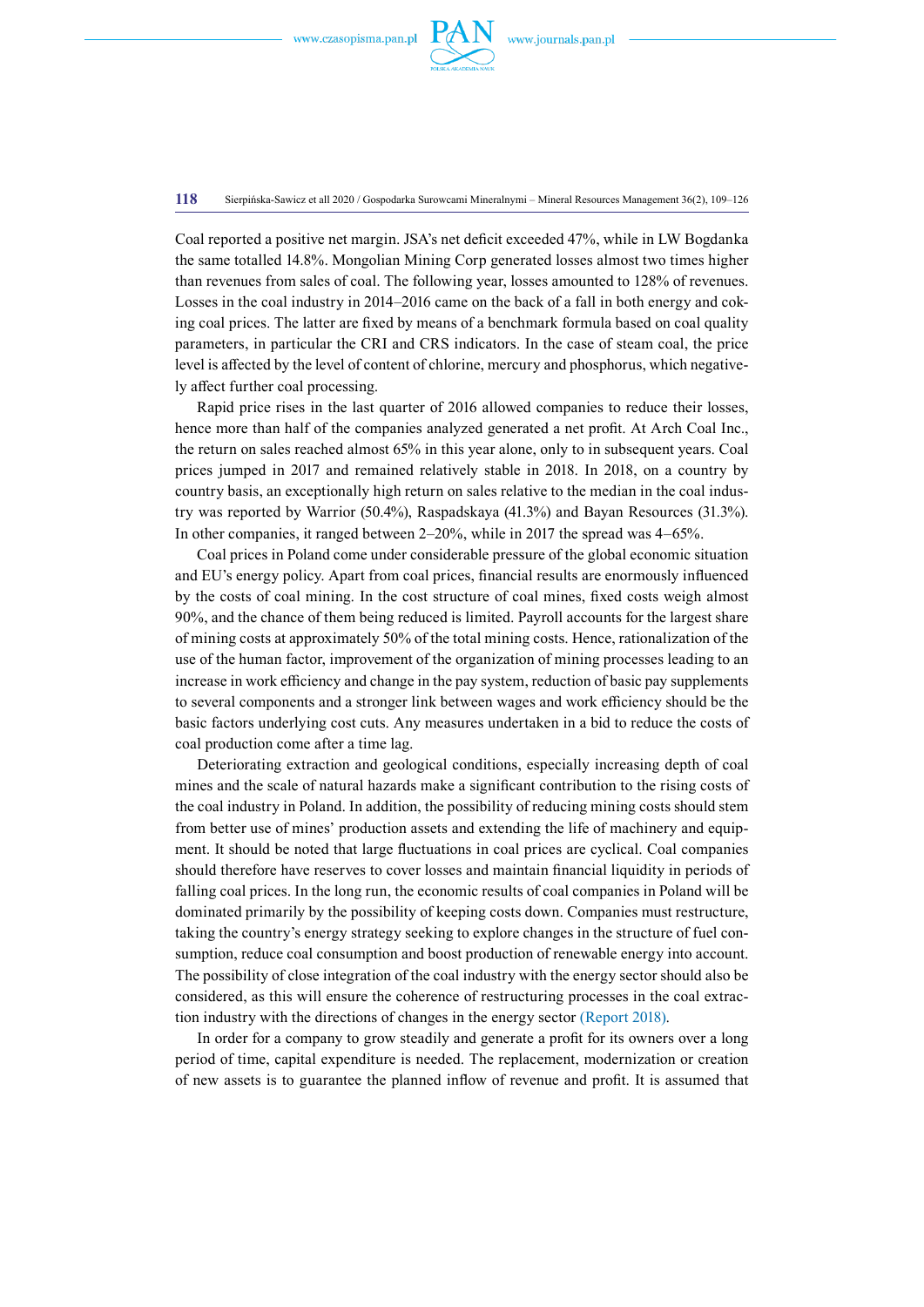

Sierpińska-Sawicz et all 2020 / Gospodarka Surowcami Mineralnymi – Mineral Resources Management 36(2), 109–126 **119**

generating PLN 1 of sales requires investing part of it in assets so as to maintain (or increase) the ratio of net sales to the value of fixed assets. Depending on the stage of development and a company's environment, expenditure on fixed assets may be for reasons of replacement or development. The latter is financed from retained earnings and debts incurred.

Replacement investments are financed out of the depreciation charge. In coal companies, depreciation is an important part of EBITDA. During a decline in operating profit, in the companies analyzed depreciation was a basic part of EBITDA, with its level in many cases exceeding EBITDA.

As presented in Table 3, in 2014–2018, the ratio of depreciation to sales revenues followed a downward trend. Only in Corsa did it double, and in Peabody it actually rose by 2.6 percentage points. The depreciation charged to revenues varied widely in the researched coal companies. In 2014, this ratio ranged from 6.6% in Bayan Resources to almost 28% in Australia's Whitehaven. More than one in two of the companies reported that in 2018 the ratio of depreciation to revenues did not exceed 10%. In three of them it hovered around 10%.

| Company                              | 2014                     | 2015 | 2016 | 2017 | 2018 |
|--------------------------------------|--------------------------|------|------|------|------|
| Arch Coal Inc.                       | 14.2                     | 14.7 | 11.3 | 5.3  | 4.9  |
| Baotaotailong New Materials Co. Ltd. | 7.9                      | 10.0 | 9.0  | 6.1  | 5.3  |
| Bayan Resources Tbk PT               | 6.6                      | 9.4  | 8.2  | 3.5  | 2.4  |
| Belon OAO                            | $\overline{\phantom{0}}$ |      |      |      |      |
| China Coal Energy Co. Ltd.           | 7.1                      | 10.3 | 9.6  | 7.5  | 6.9  |
| Corsa Coal Corp.                     | 9.6                      | 16.3 | 19.5 | 8.9  | 17.8 |
| Jastrzębska Spółka Węglowa SA        | 13.1                     | 15.2 | 12.2 | 11.7 | 11.1 |
| Lubelski Węgiel Bogdanka SA          | 21.1                     | 21.6 | 20.1 | 18.8 | 20.1 |
| Mechel PAO                           | 6.3                      | 5.5  | 5.6  | 4.6  | 4.4  |
| Mongolian Mining Corp.               | 14.0                     | 39.4 | 26.9 | 10.6 | 10.1 |
| Peabody Energy Corp.                 | 9.6                      | 10.3 | 9.9  | 11.5 | 12.2 |
| Ramaco Resources Inc.                | -                        |      | 0.6  | 5.2  | 5.4  |
| Raspadskaya PAO                      | 19.9                     | 10.7 | 8.4  | 5.9  | 4.7  |
| Warrior Met Coal Inc.                | $\overline{\phantom{0}}$ | 22.7 | 20.7 | 6.4  | 7.1  |
| Whitehaven Coal Ltd.                 | 42.4                     | 39.8 | 29.6 | 28.4 | 27.8 |

Table 3. Ratio of depreciation/amortization to total revenue in coal companies in 2014–2018

Tabela 3. Stosunek amortyzacji do całkowitych przychodów spółek węglowych w latach 2014–2018

Source: calculations based on companies' financial statements.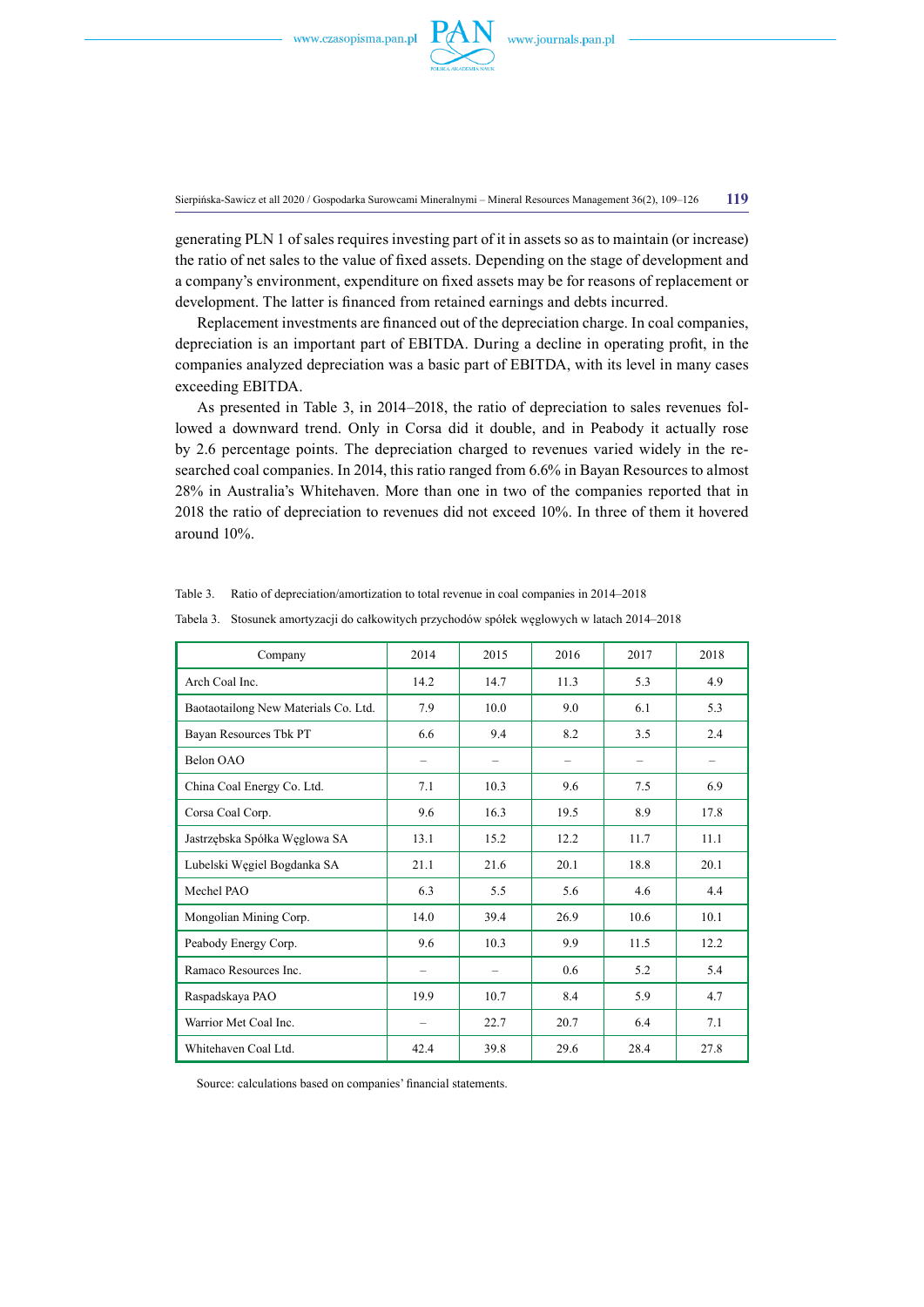

**120** Sierpińska-Sawicz et all 2020 / Gospodarka Surowcami Mineralnymi – Mineral Resources Management 36(2), 109–126

In 2014–2015, the decline in coal prices led to a decline in revenue, which resulted in an increase in the share of depreciation in revenue. Because of the crisis in the hard coal industry, auditors reviewing financial statements conducted tests for the impairment of assets. Charges on this account were charged to the costs of coal mining. This was one of the largset factors behind the deterioration in coalmines' profit/loss, which, in turn, led to the restructuring of many entities in the coal industry, some bankruptcies, acquisitions and mergers. As a result of the decline in the value of assets, the depreciation base decreased, causing it to decline.

Attention should be paid to the relatively stable depreciation/amortization burden in Polish coal companies. At JSW, the ratio dropped from 13% in 2014 to 11% in 2018. Depreciation/amortization levels, however, decreased by 42%. In 2014, depreciation/amortization amounted to PLN 1,291 million, compared to PLN 756 million in 2018. This improved company's profit/loss situation but at the same time the funds for replacement investments were cut. During the period in question, a relatively stable depreciation/amortization charged to revenue occurred in Lubelski Węgiel Bogdanka. One-fifth of the company's revenue was spent on simple replacement of assets.

The level of the indicator largely depends on how companies use tangible assets. Fluctuations in the economy, insufficient funding of development investment, declining coal consumption on the back of changing structure of fuel consumption in the energy sector and an increase in production of renewable energy all prompt coal companies to use external assets. Companies use leasing, rent or lending, which allow them to use assets flexibly and contributes to cost reduction. During an economic slowdown, a company may opt out of using some of its leased machines. Some equipment may be leased from companies which, due to changes in local mining conditions or the lack of further concessions, are forced to limit their mining operations.

# **4. Assessment of companies' debt level and their ability to service debt based on EBITDA**

The Assets/Equity ratio presented in Table 4 indirectly captures the structure of financing companies' assets.

The ratio's median hovers around 2, indicating that 50% of assets are financed with equity and 50% with debt. However, the financial standing of individual companies in terms of asset financing structure varies considerably. 2017–2018 witnessed a marked decline in the indebtedness of Polish coal companies, as well as in other coal mining giants globally. In 2015, JSW's assets were more than three times higher than its equity, i.e. less than 30% of these assets were financed with equity, while over 70% of assets were leveraged. In 2018, assets were only 70% higher than equity. Therefore, debts accounted for 41.2% of total sources of finance. At LW Bogdanka, 42% of assets were financed by means of liabilities in 2014, while in 2018 this share dropped to 25.4%.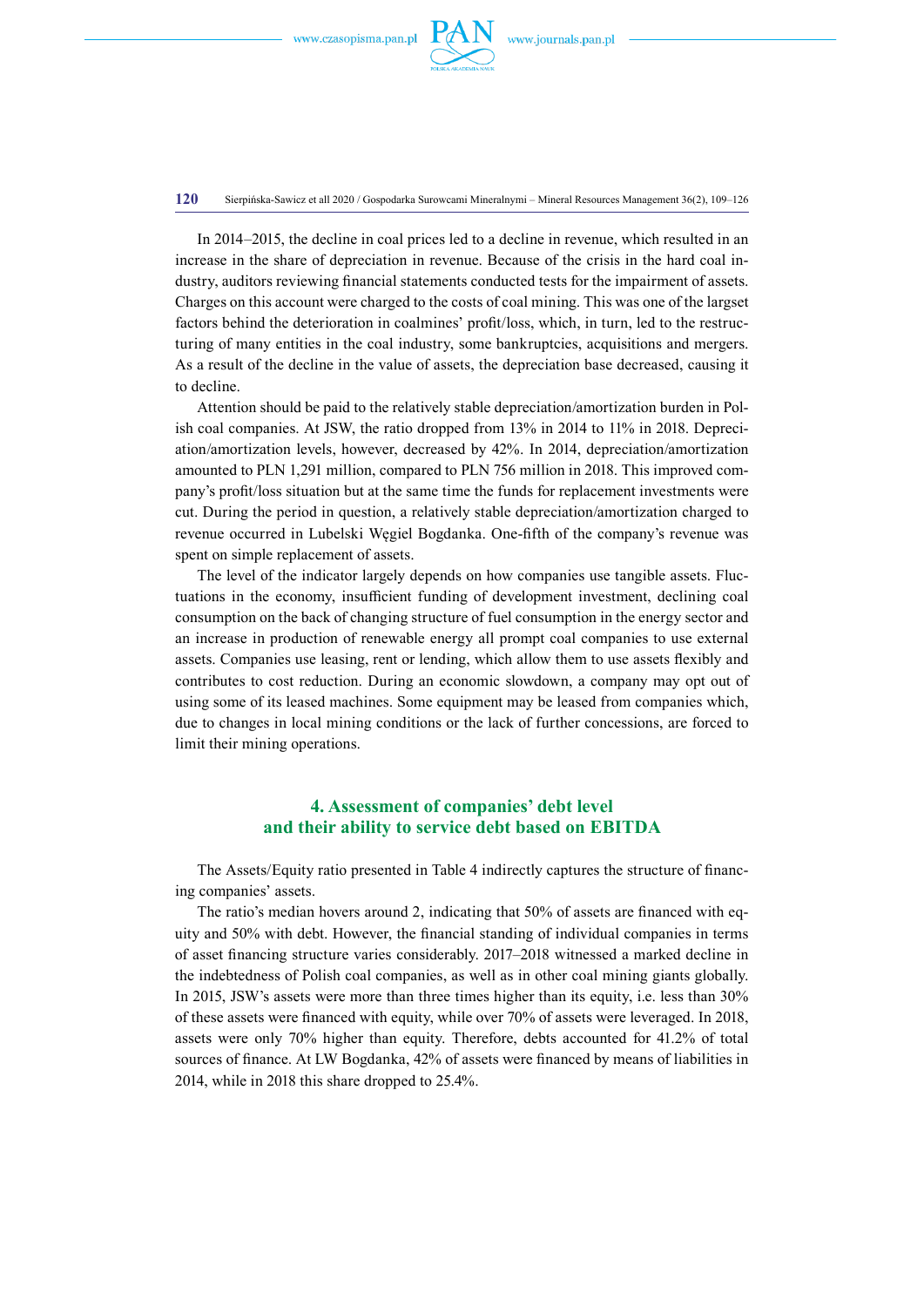

Table 4. Assets/Equity ratio in coal companies in 2014–2018

| Company                              | 2014                     | 2015  | 2016                     | 2017                     | 2018 |
|--------------------------------------|--------------------------|-------|--------------------------|--------------------------|------|
| Arch Coal Inc.                       | 5.05                     |       | 2.86                     | 2.97                     | 2.68 |
| Baotaotailong New Materials Co. Ltd. | 1.96                     | 1.89  | 2.07                     | 1.80                     | 1.80 |
| Bayan Resources Tbk PT               | 7.90                     | 11.40 | 7.36                     | 2.05                     | 1.77 |
| Belon OAO                            | 2.38                     | 1.89  | 1.78                     | 1.00                     | 1.00 |
| China Coal Energy Co. Ltd.           | 2.80                     | 3.08  | 2.81                     | 2.82                     | 2.87 |
| Corsa Coal Corp.                     | 2.33                     | 6.31  | 7.84                     | 3.17                     | 2.80 |
| Jastrzębska Spółka Węglowa SA        | 2.16                     | 3.08  | 2.88                     | 1.89                     | 1.70 |
| Lubelski Węgiel Bogdanka SA          | 1.73                     | 1.72  | 1.67                     | 1.44                     | 1.34 |
| Mechel PAO                           | -                        |       | $\overline{\phantom{0}}$ | $\overline{\phantom{0}}$ |      |
| Mongolian Mining Corp.               | 4.24                     | 7.36  | 4.77                     | 2.12                     | 2.10 |
| Peabody Energy Corp.                 | 4.84                     | 11.94 | 67.73                    | 2.70                     | 2.19 |
| Ramaco Resources Inc.                | $\overline{\phantom{0}}$ | 3.06  |                          | 1.31                     | 1.33 |
| Raspadskaya PAO                      | 3.43                     | 8.88  | 4.32                     | 2.04                     | 1.64 |
| Warrior Met Coal Inc.                | -                        |       | 1.26                     | 2.40                     | 1.96 |
| Whitehaven Coal Ltd.                 | 1.46                     | 1.41  | 1.20                     | 1.33                     | 1.38 |

Tabela 4. Wskaźnik aktywów/kapitału własnego w spółkach węglowych w latach 2014–2018

Source: calculations based on companies' financial statements.

It is worth noting the extreme values of the Assets/Equity ratio presented in Table 4 for selected companies. In 2016, Peabody's assets exceeded its equity almost 68-fold, which means that equity represented 1.5% of the company's total sources of finance. In 2015, equity in the Russian company Raspadskaya accounted for a mere 11.3% of sources of asset financing. In 2014–2016, almost all of the surveyed companies reported an increase in debt as a result of losses covered out of equity. The increase in coal prices in Q3 2016 and the dramatic improvement in the profit/loss levels resulted in a decrease in the share of debts in total sources of asset financing.

A company's ability to repay its debts is shown by the (Total Debt – Cash)/EBITDA ratio (Table 5).

Owing to its EBITDA in 2014–2016, Arch Coal Inc. would have liquidated its debts over an average of 15 years. The median during this period was 2 years. At China Coal Energy, the time needed to pay off debt varied from 15 years in 2015 to 4.4 years in 2018. Compared to the surveyed companies, Polish coal companies reported very good results in terms of their ability to service debt. Apart from 2015, when LW Bogdanka incurred losses,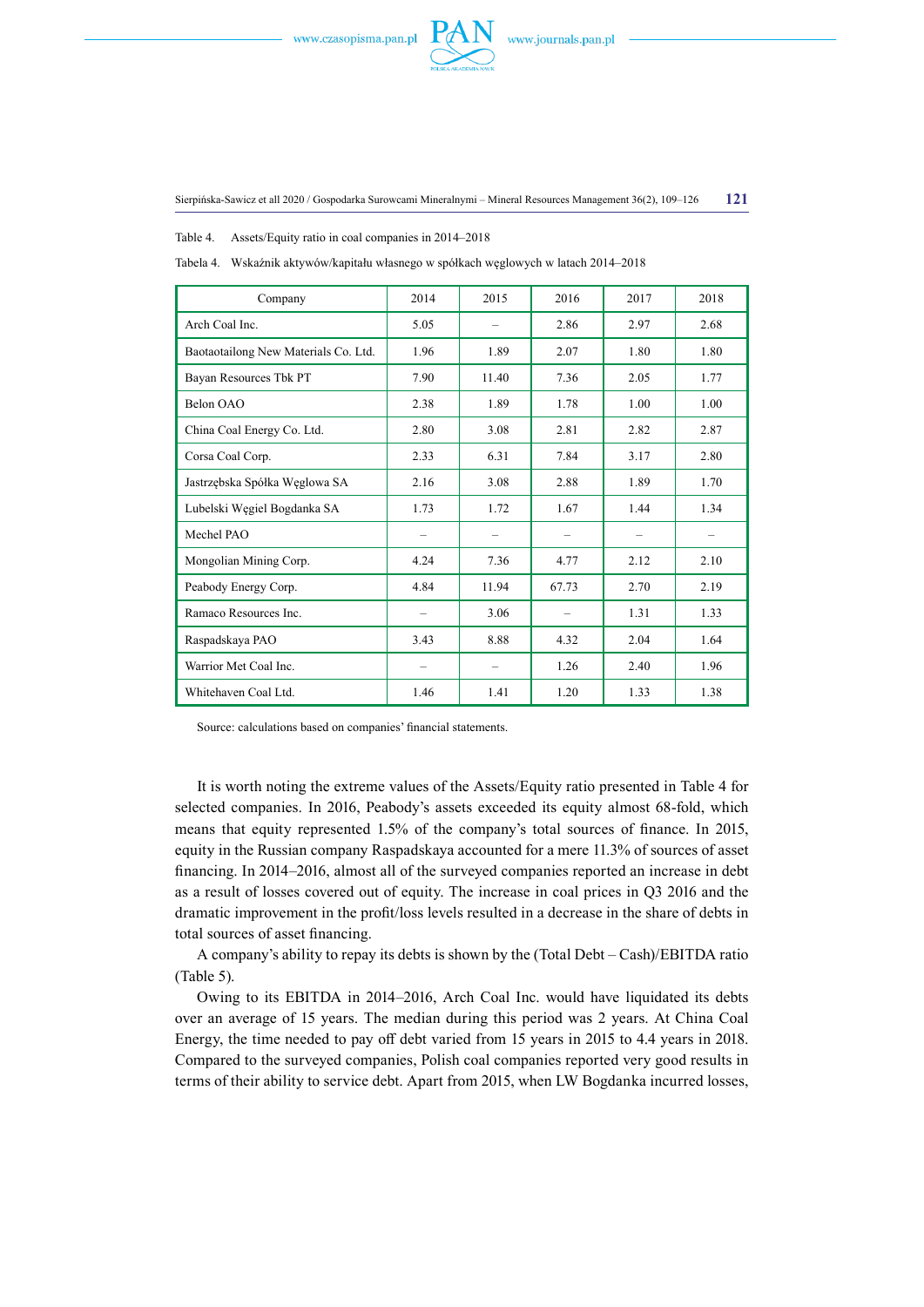

**122** Sierpińska-Sawicz et all 2020 / Gospodarka Surowcami Mineralnymi – Mineral Resources Management 36(2), 109–126

Table 5. (Total Debt – Cash)/EBITDA in coal companies in 2014–2018

| Company                              | 2014                     | 2015  | 2016  | 2017                     | 2018                     |
|--------------------------------------|--------------------------|-------|-------|--------------------------|--------------------------|
| Arch Coal Inc.                       | 14.10                    | 16.71 | 14.90 | $\overline{\phantom{0}}$ |                          |
| Baotaotailong New Materials Co. Ltd. | 4.66                     | 8.51  | 4.78  | 3.03                     | 1.67                     |
| Bayan Resources Tbk PT               | 10.83                    | 6.67  | 2.64  | 0.48                     |                          |
| Belon OAO                            | 17.64                    | 0.97  | 0.62  | $\overline{\phantom{0}}$ | $\overline{\phantom{0}}$ |
| China Coal Energy Co. Ltd.           | 7.40                     | 10.17 | 7.12  | 5.22                     | 4.42                     |
| Corsa Coal Corp.                     | 2.20                     | 1.37  |       | 0.42                     | 0.60                     |
| Jastrzębska Spółka Węglowa SA        | $\overline{\phantom{0}}$ | 1.55  | 0.67  | -                        | $\overline{\phantom{0}}$ |
| Lubelski Węgiel Bogdanka SA          | 0.70                     | 8.62  | 0.45  |                          |                          |
| Mechel PAO                           | 12.70                    | 9.49  | 6.08  | 5.03                     | 5.54                     |
| Mongolian Mining Corp.               | $\overline{\phantom{0}}$ |       | -     | 3.47                     | 2.08                     |
| Peabody Energy Corp.                 | 7.09                     | 8.40  | 6.22  |                          | 0.32                     |
| Ramaco Resources Inc.                |                          |       | -     | $\overline{\phantom{0}}$ | -                        |
| Raspadskaya PAO                      | 9.68                     | 2.36  | 2.06  | 0.43                     |                          |
| Warrior Met Coal Inc.                | $\overline{\phantom{0}}$ |       |       | 0.13                     | 0.44                     |
| Whitehaven Coal Ltd.                 | 1.90                     | 1.59  | 0.52  | 0.27                     | 0.26                     |

Source: calculations based on companies' financial statements.

the payback period was less than a year. This means that their EBITDA is so high that there is no risk of the companies losing their ability to pay back their debt. After a period of losses in 2014–2016, the Russian company Mechel needed just 5 years to repay its debt. Australia's Whitehaven topped the list: even in the face of declining profits, the payback period did not exceed 2 years, and in 2016–2018 it dipped to several months. However, the ratio of net debt to EBITDA must be viewed relative to the debt level. A low ratio may be indicative of low indebtedness. A company that does not make investments at the level of simple replacement of assets financed from depreciation to sustain extraction will not be able to survive long. On the other hand, in the absence of new concessions and the depletion of their resources, companies should diversify their operations and enter market segments guaranteeing stability (water, heat, energy supply). This will reduce the burden on mining companies' bottom line suffering from the cyclical nature of prices in the coal market. The need to restructure coal companies may reflect a decrease in overall coal production resulting from changes in the consumption structure of different energy carriers and the wider use of renewable energy. Yet, rather than decline, demand for energy will have risen by 2050 by 50%. The demand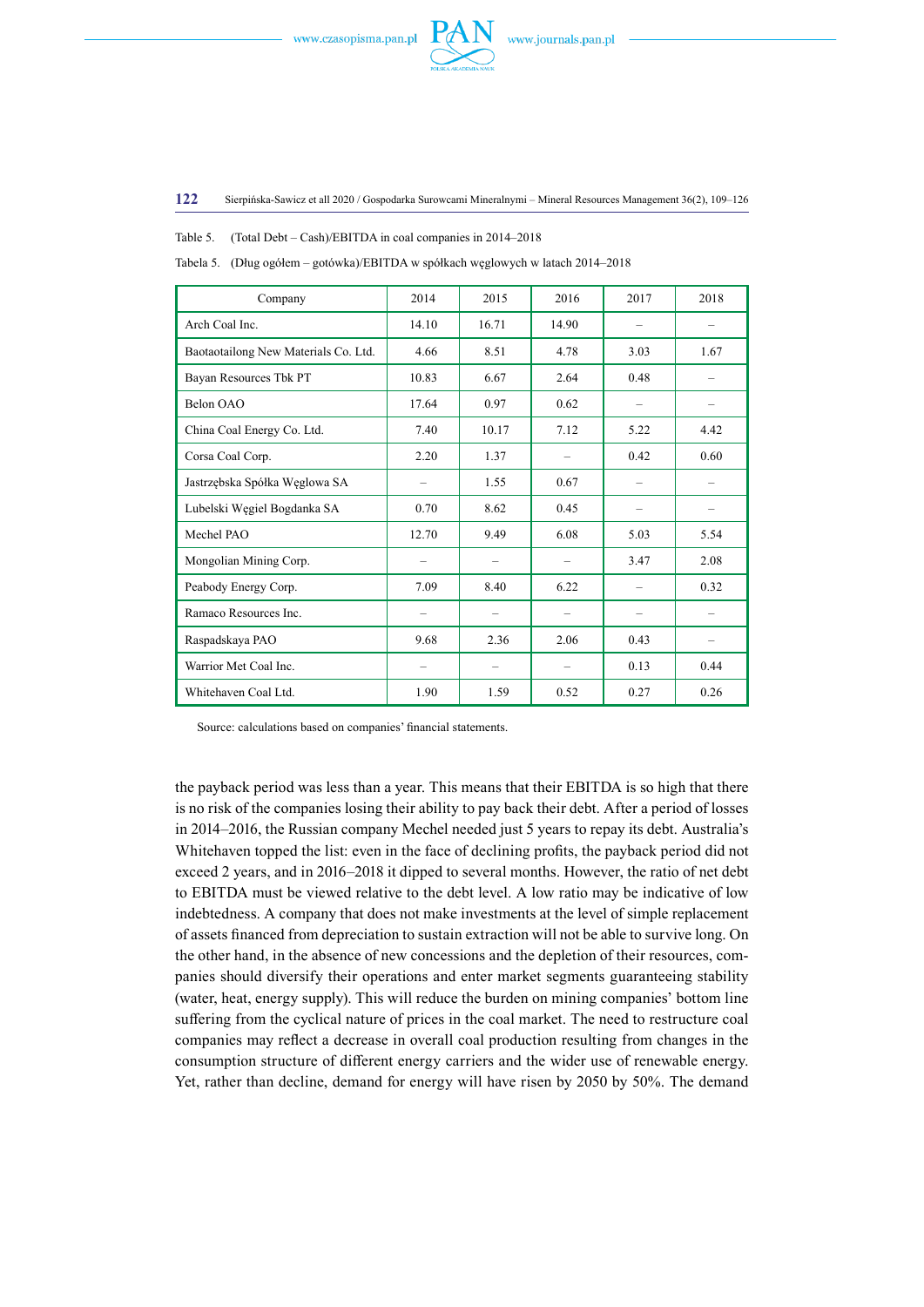

Sierpińska-Sawicz et all 2020 / Gospodarka Surowcami Mineralnymi – Mineral Resources Management 36(2), 109–126 **123**

will be covered mainly with renewable energy. Nevertheless, the demand for coal will not drop drastically, but will rather grow 0.4–0.5 per year, especially in Asia (Report 2018).

### **Conclusions**

EBITDA is a measure of companies' financial health. It can be used for both intra-industry and international comparisons. Comparison of companies' results across borders requires recognition of values in the same single accounting system (IFRS or GAAP). The analysis of pertinent publications on the subject has shown that the EBITDA metric can be used in the decision-making process in many areas of company activities. EBITDA-based ratios are used most widely to assess the current and future financial standing of companies. They are used for comparisons of profitability and debt servicing. Given that coal companies have relatively stable assets and the share of intangible assets in their asset structure is virtually non-existent or insignificant, EBITDA well lends itself to the assessment of these entities. Intangible assets are amortized over a short period of time, which could interfere with the comparability of ratios. Likewise, this comparability is upset by large investment outlays incurred over short time periods. These limitations however do not apply to the coal industry, in which investment cycles are long, extending over several years, and expenditures are spread over time. In addition, the pace of technical progress necessitating the need to implement large technology projects is not high there. Therefore, there is no interference with comparability arising from large investment expenditure incurred over a short period of time. In addition, the terms and conditions of coal sale, including extending invoice due dates, do not generate additional demand for net working capital which is not accounted for at EBITDA level**.**

A study into over a dozen or so coal companies allowed verification of the research hypotheses. The instability of profit/loss in coal companies results from large price fluctuations occasioned by changes in the economic situation, rather than by a dramatic decline in demand for coal from the energy industry and its replacement with renewable energy. A large share of fixed costs at 90% of overall coal mining costs prompts coal companies to periodically boost their production in order to reduce their costs, which reduces prices and deteriorates their financial results. The impact of the economic change on coal prices is greater for coking coal than for steam coal. The decline in coal prices is additionally affected by the situation in the steel industry.

The analysis of the financial condition of coal companies showed that Polish coal companies reported a higher profit than their listed counterparts around the world. This is especially true with regard to ratios illustrating the level of debt and debt servicing capacity. After a period of decline in profit/loss in 2014–2016, coal companies regained its robustness in 2017–2018.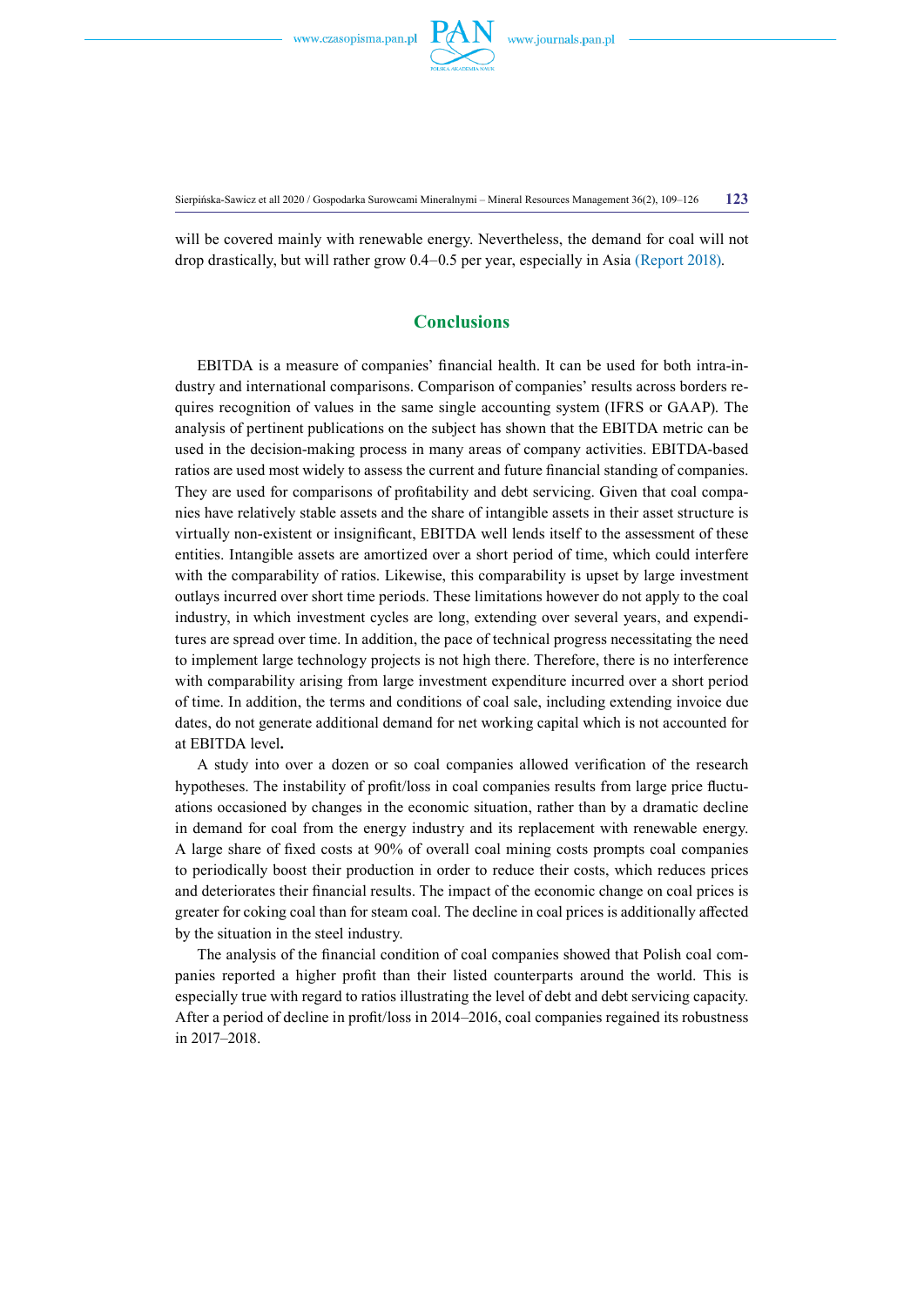**124** Sierpińska-Sawicz et all 2020 / Gospodarka Surowcami Mineralnymi – Mineral Resources Management 36(2), 109–126

#### **References**

- Achleitner et al. 2012 Achleitner, A., Braun R., Hinterramskogler B. and Tappeiner, F. 2012. Structure and determinants of financial covenats in leveraged buyouts. *Review of Finance* 16(3), pp. 647–684.
- Act of 9 June 2016 on the principles of determining the remuneration of persons managing certain companies (*Ustawa z dnia 9 czerwca 2016 r. o zasadach kształtowania wynagrodzeń osób kierujących niektórymi spółkami*). Dz.U. 2016, poz. 1202 *(in Polish)*.
- Act of 27 October 2017 amending the Act on personal income tax, the Act on corporate income tax and the Act on flat -rate income tax on certain revenues generated by natural persons (*Ustawa z 27 października 2017 r. o zmianie ustawy o podatku dochodowym od osób fizycznych, ustawy o podatku dochodowym od osób prawnych oraz ustawy o zryczałtowanym podatku dochodowym od niektórych przychodów osiąganych przez osoby fizyczne*). Dz.U. 2017, poz. 2175 *(in Polish).*
- Brycz et al. 2015 Brycz, B., Pauka, M. and Śmieja, N. 2015. The importance of covenants on corporate bond market in theory an empirical research – a literture review (*Znaczenie kowenantów na rynku obligacji korporacyjnych w teorii i w badaniach empirycznych – przegląd literatury*). *Zeszyty Naukowe Uniwersytetu Szczecińskiego* 855, *Finanse, Rynki Finansowe, Ubezpieczenia* 74(1), pp. 23–34 *(in Polish).*
- Damodaran, A. 2012. *Investment Valuation Tools and Techiques for Determining the Value of Any Asset*. New York: Wiley&Sons, 992 pp.
- Drucker, P. 2005. *The Practice of Managment* (*Praktyka zarządzania*), Warszawa: MT Biznes, 590 pp. *(in Polish).* Fernandez, P. 2002. *Valuation Methods and Sherholders Value Creation*. New York: Academic Press, 631 pp.
- Garstecki, D. 2015. Financial data disclosure in chosen companies integrated reports (*Zakres ujawnianych informacje finansowych w raporcie zintegrowanym wybranych przedsiębiorstw*). *Zeszyty Naukowe Uniwersytetu Szczecińskiego* 873, *Finanse, Rynki Finansowe, Ubezpieczenia* 77, pp. 503–512 (*in Polish*).
- Kaczmarczyk, A. 2016. Utility and reliability of reporting information directions of changes (*Użyteczność a wiarygodność informacji sprawozdań finansowych – kierunki zmian*). *Studia Oeconomica Posnaniensia* 4(11), pp. 122–131 *(in Polish).*
- Kozłowska, A. 2018. An attempt to identify major factors which determine a quality of financial statement (*Próba identyfikacji podstawowych czynników determinujących jakość sprawozdań finansowych*). *Prace Naukowe Uniwersytetu Ekonomicznego we Wrocławiu*, *Research Papers of Wrocław University of Economics* 503, pp. 246–258 *(in Polish).*
- Królikowska, E. and Sierpińska-Sawicz, A. 2016. The types of covenants in bond issuance programs of mining industry companies (*Rodzaje kowenantów zawartych w programach emisji obligacji w spółkach węglowych*). *Gospodarka Surowcami Mineralnymi – Mineral Resources Management* 32(2), pp. 5–30 (*in Polish*).
- Mineral and Energy Economy Research Institute, 2019. *Report 2018. Hard Coal Mining in Poland*. Kraków: MEERI PAS. [Online] https://min-pan.krakow.pl/projekty/wp-content/uploads/sites/8/2018/07/Raport–2018\_wegiel FIN\_ang.pdf [Accessed: 2020-01-25].
- Rutkowski, A. 2006. EBITDA Multiples in Valuation of a Company (*Zastosowanie EBITDA w wycenie wartości firmy*). *Przedsiębiorczość i Zarządzanie* 7(1), pp. 93–105 *(in Polish).*
- Rutkowski, A. 2007. Zastosowanie mnożnika EBITDA w wycenie kandydata do przejęcia *(EBITDA Multiples in Valuation of Takeover Candidate)*. *Prace Naukowe Akademii Ekonomicznej we Wrocławiu* 1183, pp. 433–446 *(in Polish).*
- Sierpińska-Sawicz, A. and Bąk, P. 2016. Costs of corporate bond issue in coal mining companies. *Contemporary Economics* 10(2), pp. 99–112.
- Sierpińska-Sawicz, A. and Sierpińska, M. 2019. *Performance Measurement as an Element of the Remuneration System of Managment Board Members in State-Owned Companies* (*Pomiar dokonań jako element systemu wynagrodzeń członków zarządu w spółkach Skarbu Państwa*) [In:] Wasilewski, M., Mądra-Sawicka, M. eds. *Finanse przedsiębiorstw i rachunkowość – ujęcie teoretyczne i aplikacyjne*. Warszawa: SGGW, pp. 117–128 *(in Polish).*
- Stumpp et al. 2000 Stumpp, P.M, Marshella, T., Rowan, M., McCreary, R. and Coppola, M. 2000. Puting EBITDA in Perspective, Moody's Investors Service, Global Credit Research, pp.1–22. [Online] https://ucema.edu.ar/u/ jd/Inversiones/Articulos/Moodys\_Putting\_Ebitda\_into\_perspective.pdf [Accessed: 2020-01-30].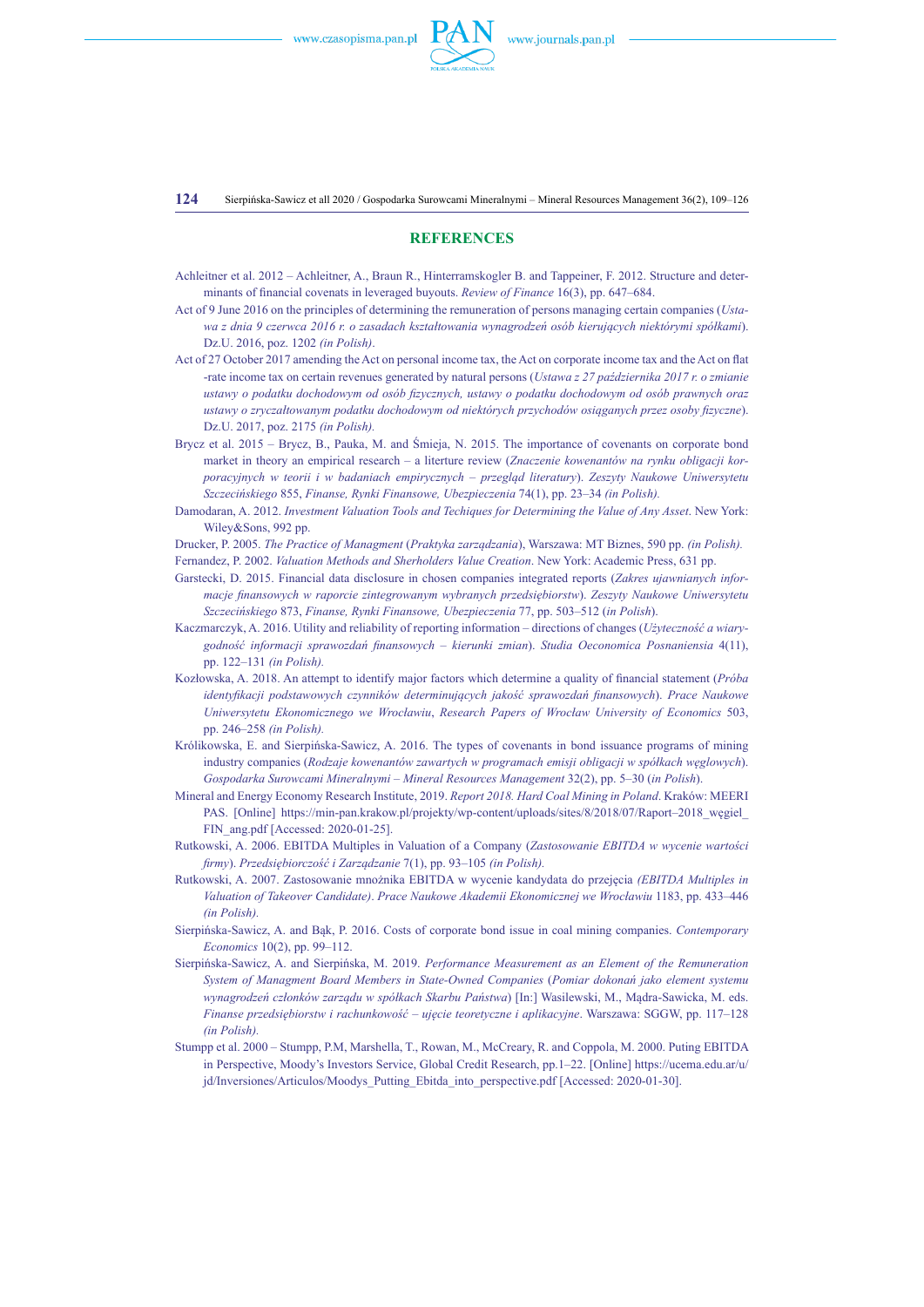

Sierpińska-Sawicz et all 2020 / Gospodarka Surowcami Mineralnymi – Mineral Resources Management 36(2), 109–126 **125**

Szczepankowski, P. and Sierpińska-Sawicz, A. 2019. Use of covenants in corporate debt and bondholders' protection (*Kowenanty w warunkach emisji długu przez przedsiębiorstwa a ochrona obligatariuszy*). *Studia BAS* 2(58), pp. 127–152 *(in Polish)*.

#### **Where the EBITDA metric is used in coal companies**

### Keywords

EBITDA margin, net margin, amortization, net debt

### Abstract

The paper presents areas where the EBITDA measure is used in coal companies. The metric and the ratios where it is utilized are employed to assess companies and management efficiency, hence they are used as criteria for rewarding board members. EBITDA-based ratios are also used to evaluate the profitability of company restructuring and its goodwill in mergers and acquisitions. EBITDA, also tends to be used to value companies on the capital market. It is a good tool for efficiency assessment in coal companies with relatively stable fixed assets and small share of intangible assets, which amortized over short periods of time could interfere the comparability of relations based on this measure. The comparability is also disturbed by large investment expenditure incurred in the short term. This does not apply to the mining industry, in which investment cycles are long, last several years and expenditures are spread over time. In addition, the rate of technical progress imposing the need to implement large technology projects is not high compared to technology companies with high development dynamics.

EBITDA based ratios were used to assess a number of listed coal companies. The analysis revealed that the profit/loss of these companies is mainly determined by coal prices. The cost of coal mining is 90% fixed and projects undertaken to reduce it bear fruit only over the long term. Cyclically changing coal prices cause major losses in companies when prices are low, which leads to bankruptcies or a need to restructure. After a period of decline in 2014–2016, the profit/loss of Polish coal companies as well as companies from around the world improved in 2017–2018. The financial standing of Polish companies was better than that of their counterparts from other parts of the world.